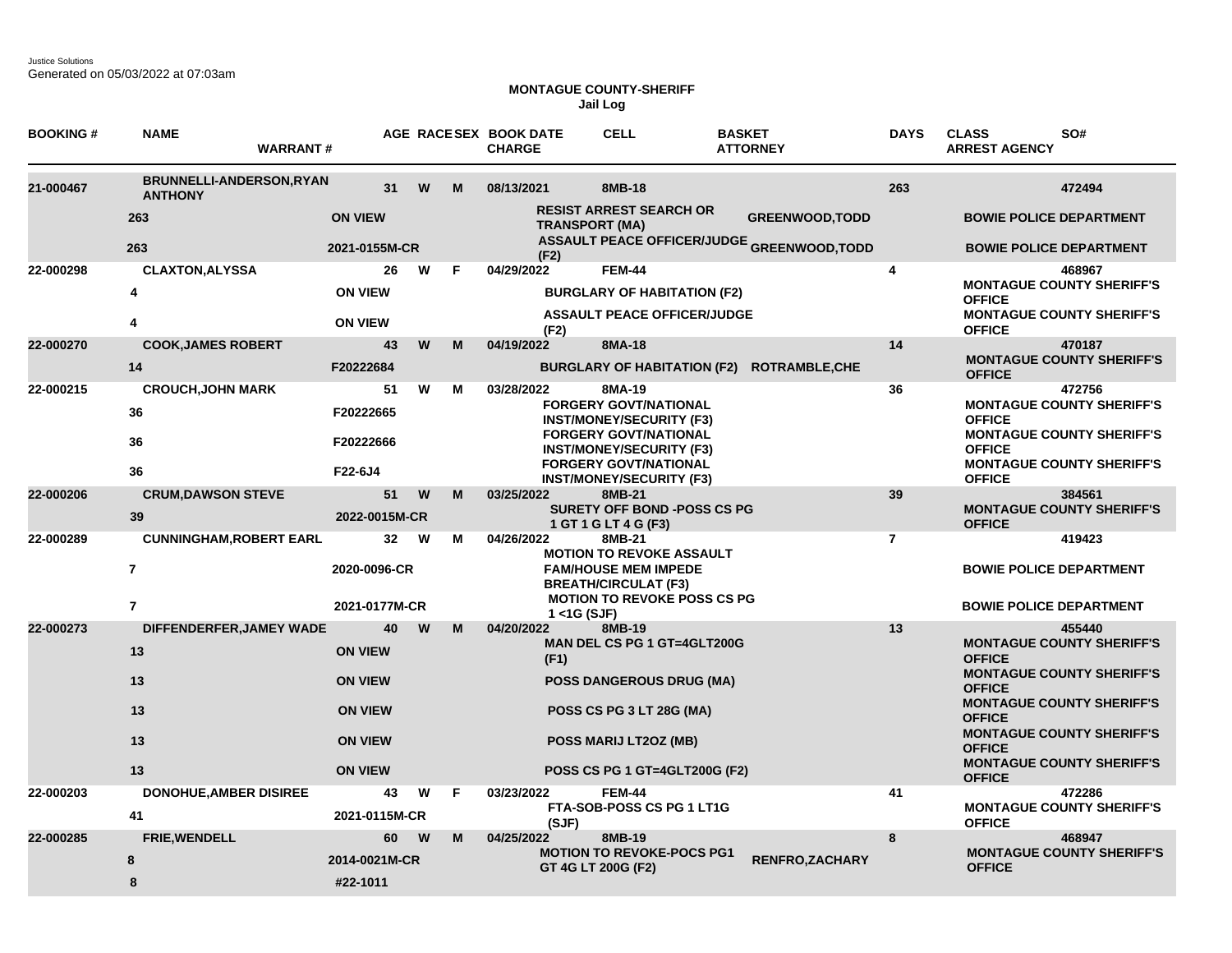|           |                                             |                                        |   |   | <b>EVADING ARREST DET W/PREV</b><br><b>CONVICTION (SJF)</b>                                        |                    |     | <b>MONTAGUE COUNTY SHERIFF'S</b><br><b>OFFICE</b>                                     |
|-----------|---------------------------------------------|----------------------------------------|---|---|----------------------------------------------------------------------------------------------------|--------------------|-----|---------------------------------------------------------------------------------------|
| 22-000244 | <b>HAWTHORNE, JAMES MATTHEW</b><br>26<br>26 | 32<br><b>ON-VIEW</b><br><b>ON-VIEW</b> | W | м | 04/07/2022<br>8M-16<br><b>PUBLIC INTOXICATION (MC)</b><br><b>ESCAPE FROM CUSTODY (MA)</b>          | <b>COLE, TIM</b>   | 26  | 417298<br>NOCONA POLICE DEPARTMENT<br><b>NOCONA POLICE DEPARTMENT</b>                 |
|           | 26                                          | <b>ON-VIEW</b>                         |   |   | <b>RESIST ARREST SEARCH OR</b>                                                                     | <b>COLE, TIM</b>   |     | <b>NOCONA POLICE DEPARTMENT</b>                                                       |
|           | 26                                          | 2017-0169M-CR                          |   |   | <b>TRANSPORT (MA)</b><br>MTR COMM SUPERV - BURGLARY COLE, TIM<br>OF HABITATION (F2)                |                    |     | <b>MONTAGUE COUNTY SHERIFF'S</b><br><b>OFFICE</b>                                     |
|           | 26                                          | M20222168                              |   |   | <b>ASSAULT AGAINST ELDERLY OR</b><br><b>DISABLED INDIVIDUAL (MA)</b><br>AGG ASSAULT CAUSES SERIOUS |                    |     | <b>MONTAGUE COUNTY SHERIFF'S</b><br><b>OFFICE</b><br><b>MONTAGUE COUNTY SHERIFF'S</b> |
|           | 26                                          | F20222680                              |   |   | <b>BODILY INJ (F2)</b><br>SURETY OFF BOND - DLWI W/ PREV                                           | <b>COLE, TIM</b>   |     | <b>OFFICE</b>                                                                         |
|           | 26                                          | M20222169                              |   |   | <b>CONVICTION/SUSPENSION W/O</b><br><b>FINANCIAL RESPONSIBILTY (MB)</b>                            |                    |     | <b>MONTAGUE COUNTY SHERIFF'S</b><br><b>OFFICE</b>                                     |
|           | 26                                          | 2017-0171M-CR                          |   |   | <b>MTR - BURGLARY OF HABITATION</b><br>(F2)                                                        |                    |     | <b>MONTAGUE COUNTY SHERIFF'S</b><br><b>OFFICE</b>                                     |
| 22-000284 | <b>HELFER, KEITH SHANNON</b>                | 55                                     | W | M | 04/25/2022<br>8MA-19                                                                               |                    | 8   | 472782                                                                                |
|           | 8                                           | 11729                                  |   |   | <b>BOND SURRENDER-POCS PG1</b><br>LT1G (SJF)                                                       |                    |     | SAINT JO POLICE DEPARTMENT                                                            |
| 21-000295 | HERNANDEZ, OSCAR ALFREDO<br>347             | 26<br>F2021568                         | н | М | 05/21/2021<br>1M-47<br><b>SOB - SEXUAL ASSAULT IN</b><br><b>DISASTER AREA (F1)</b>                 | <b>ODOM,LANHON</b> | 347 | 469754<br><b>TEXAS DEPARTMENT OF PUBLIC</b><br><b>SAF</b>                             |
|           | 347                                         | PRL2105000127                          |   |   | ICE HOLD ()                                                                                        | <b>ODOM,LANHON</b> |     | <b>TEXAS DEPARTMENT OF PUBLIC</b><br><b>SAF</b>                                       |
| 22-000145 | <b>HILLIARD, DAVID BURNS</b>                | 60                                     | W | M | 8MA-19<br>02/28/2022                                                                               |                    | 64  | 387350                                                                                |
|           | 64                                          | 2021-0122M-CR                          |   |   | <b>FAILURE TO APPEAR-BURG OF</b><br>HAB (SJF)                                                      |                    |     | <b>MONTAGUE COUNTY SHERIFF'S</b><br><b>OFFICE</b><br><b>MONTAGUE COUNTY SHERIFF'S</b> |
|           | 64                                          | 17943-01                               |   |   | <b>PUBLIC INTOX (MC)</b>                                                                           |                    |     | <b>OFFICE</b>                                                                         |
| 22-000279 | <b>HOGUE, MASON EDWIN</b>                   | 29                                     | W | М | 04/21/2022<br>8MB-19<br><b>FAIL TO IDENTIFY GIVING</b>                                             |                    | 12  | 472781                                                                                |
|           | 12                                          | <b>ON-VIEW</b>                         |   |   | <b>FALSE/FICTITIOUS INFO (MB)</b>                                                                  |                    |     | <b>BOWIE POLICE DEPARTMENT</b>                                                        |
|           | 12                                          | <b>ON-VIEW</b>                         |   |   | UNAUTH USE OF VEHICLE (SJF)                                                                        |                    |     | <b>BOWIE POLICE DEPARTMENT</b>                                                        |
|           | 12                                          | <b>ON-VIEW</b>                         |   |   | POSSESSION OF DRUG<br><b>PARAPHERNALIA - CLASS C (MC)</b>                                          |                    |     | <b>BOWIE POLICE DEPARTMENT</b>                                                        |
|           | 12                                          | 01-164411                              |   |   | THEFT PROP GT=\$2,500LT\$30K<br>(SJF)                                                              |                    |     | <b>BOWIE POLICE DEPARTMENT</b>                                                        |
|           | 12                                          | 01-164567                              |   |   | <b>CREDIT CARD OR DEBIT CARD</b><br><b>ABUSE (SJF)</b>                                             |                    |     | <b>BOWIE POLICE DEPARTMENT</b>                                                        |
|           | 12<br>12                                    | 01-164719<br>003025                    |   |   | <b>BURGLARY OF VEHICLE (MA)</b><br>POSS CS PG 1 LT1G (SJF)                                         |                    |     | <b>BOWIE POLICE DEPARTMENT</b><br><b>BOWIE POLICE DEPARTMENT</b>                      |
|           | 12                                          | 01-164824                              |   |   | THEFT PROP GT=\$2,500LT\$30K<br>(SJF)                                                              |                    |     | <b>BOWIE POLICE DEPARTMENT</b>                                                        |
|           | 12                                          | 01-164876                              |   |   | <b>UNAUTH USE OF VEHICLE (SJF)</b>                                                                 |                    |     | <b>BOWIE POLICE DEPARTMENT</b>                                                        |
| 22-000258 | <b>HUNEKE, JIMMY LEE</b>                    | 25                                     | W | M | 04/14/2022<br>8M-14                                                                                |                    | 19  | 469445                                                                                |
|           | 19                                          | CF-2022-189                            |   |   | <b>POSS OR PROMOTION OF CHILD</b><br><b>PORNOGRAPHY (F3)</b><br><b>POSS OR PROMOTION OF CHILD</b>  |                    |     | <b>MONTAGUE COUNTY SHERIFF'S</b><br><b>OFFICE</b><br><b>MONTAGUE COUNTY SHERIFF'S</b> |
|           | 19                                          | CF-2022-190                            |   |   | <b>PORNOGRAPHY (F2)</b>                                                                            |                    |     | <b>OFFICE</b>                                                                         |
|           | 19                                          | CF-2022-191                            |   |   | POSS OR PROMOTION OF CHILD<br><b>PORNOGRAPHY (F3)</b><br><b>POSS OR PROMOTION OF CHILD</b>         |                    |     | <b>MONTAGUE COUNTY SHERIFF'S</b><br><b>OFFICE</b><br><b>MONTAGUE COUNTY SHERIFF'S</b> |
|           | 19                                          | CF-2022-192                            |   |   | <b>PORNOGRAPHY (F2)</b>                                                                            |                    |     | <b>OFFICE</b>                                                                         |
|           | 19                                          | CF-2022-193                            |   |   |                                                                                                    |                    |     |                                                                                       |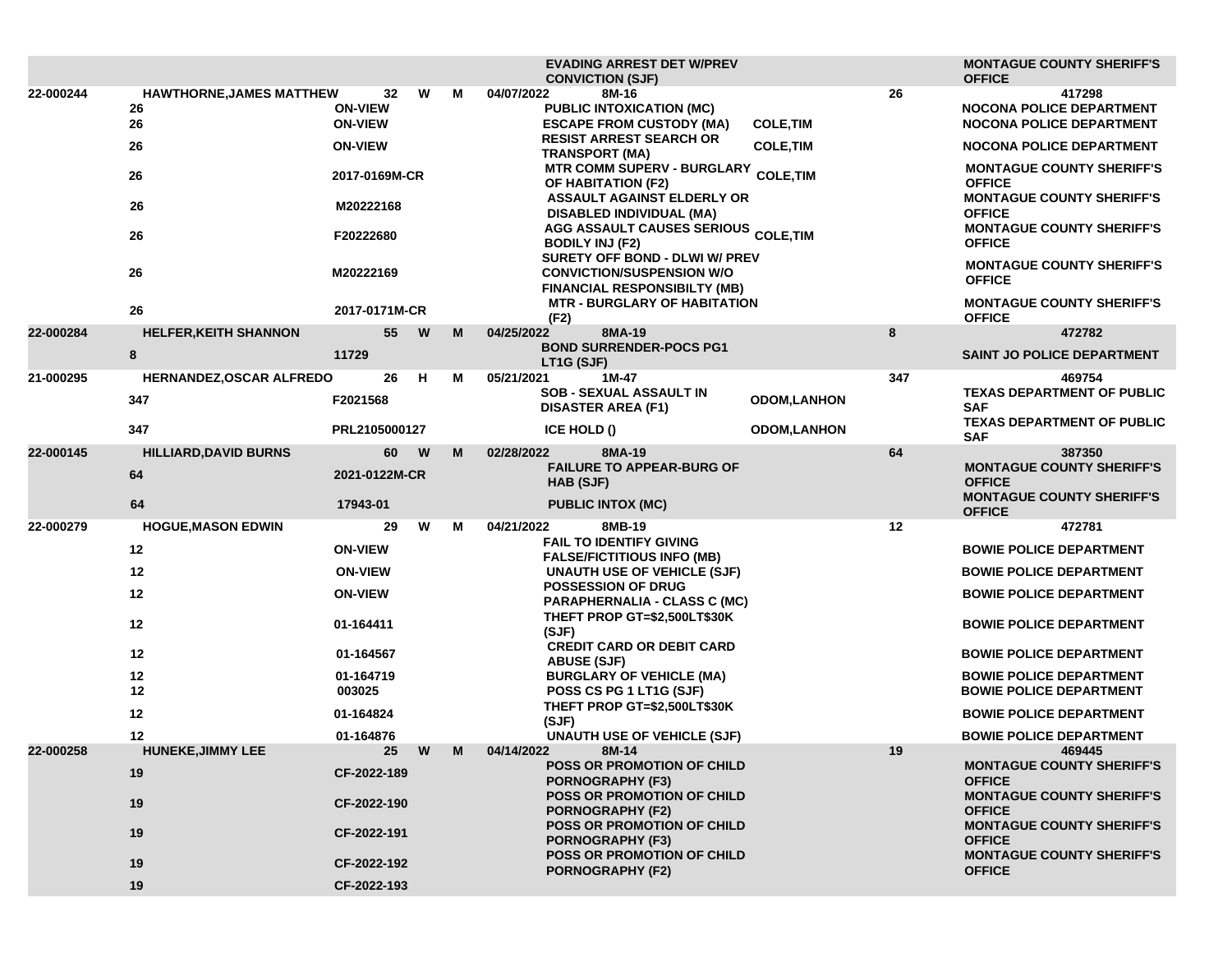|           | 19                                        | CF-2022-194                            |   |    | <b>POSS OR PROMOTION OF CHILD</b><br><b>PORNOGRAPHY (F3)</b><br><b>POSS OR PROMOTION OF CHILD</b>                                                 |                        |              | <b>MONTAGUE COUNTY SHERIFF'S</b><br><b>OFFICE</b><br><b>MONTAGUE COUNTY SHERIFF'S</b> |
|-----------|-------------------------------------------|----------------------------------------|---|----|---------------------------------------------------------------------------------------------------------------------------------------------------|------------------------|--------------|---------------------------------------------------------------------------------------|
|           |                                           |                                        | W |    | <b>PORNOGRAPHY (F3)</b>                                                                                                                           |                        | 38           | <b>OFFICE</b>                                                                         |
| 22-000212 | <b>KNOWLES, THOMAS MYRON</b><br>38        | 34<br><b>ON VIEW</b>                   |   | М  | 03/26/2022<br>8MB-21<br><b>MAN DEL CS PG 1 GT=1GLT4G</b><br>(F2)                                                                                  | RENFRO, ZACHARY        |              | 423250<br><b>MONTAGUE COUNTY SHERIFF'S</b><br><b>OFFICE</b>                           |
|           | 38                                        | <b>ON VIEW</b>                         |   |    | <b>RESIST ARREST SEARCH OR</b><br><b>TRANSPORT (MA)</b>                                                                                           | <b>RENFRO,ZACHARY</b>  |              | <b>MONTAGUE COUNTY SHERIFF'S</b><br><b>OFFICE</b><br><b>MONTAGUE COUNTY SHERIFF'S</b> |
|           | 38                                        | 1707344D                               |   |    | POSS CS PG 1/1-B LT 1G (SJF)<br>FAIL TO COMPLY SEX OFF DUTY                                                                                       |                        |              | <b>OFFICE</b><br><b>MONTAGUE COUNTY SHERIFF'S</b>                                     |
|           | 38                                        | F20222675                              |   |    | TO REG LIFE/90 DAY (F2)                                                                                                                           | RENFRO, ZACHARY,       |              | <b>OFFICE</b>                                                                         |
| 22-000299 | <b>LEE, CLINTON GLEN</b>                  | 41                                     | W | M  | 04/29/2022<br>8MA-21                                                                                                                              |                        | 4            | 470666                                                                                |
|           | 4                                         | 2021-0186M-CR                          |   |    | MTP-POSS CS PG 1 LT1G (SJF)                                                                                                                       |                        |              | <b>MONTAGUE COUNTY SHERIFF'S</b><br><b>OFFICE</b>                                     |
| 22-000249 | <b>LEMONS, DANIEL DEWAYNE</b><br>21<br>21 | 36<br><b>ON VIEW</b><br><b>ON VIEW</b> | W | м  | 04/12/2022<br><b>TRS-48</b><br>POSS CS PG 1 LT1G (SJF)<br>POSS CS PG 3 LT 28G (MA)                                                                |                        | 21           | 444371<br><b>BOWIE POLICE DEPARTMENT</b><br><b>BOWIE POLICE DEPARTMENT</b>            |
| 22-000254 | <b>LIRA, MIGUEL ANGEL</b>                 | 38                                     | н | M  | 04/14/2022<br><b>TRS-48</b><br><b>MTR COMMUNITY</b>                                                                                               |                        | 19           | 469884                                                                                |
|           | 19                                        | 2021-0013M-CR                          |   |    | SUPERVISION-POSS CS PG 1 LT1G YANDELL, TRAVIS<br>(SJF)                                                                                            |                        |              | <b>MONTAGUE COUNTY SHERIFF'S</b><br><b>OFFICE</b>                                     |
| 22-000291 | <b>LOWERY, MELISSA LYNN</b>               | 41                                     | W | F. | 04/27/2022<br><b>FEM-43</b>                                                                                                                       |                        | 6            | 469767                                                                                |
|           | 6                                         | 0500067095                             |   |    | <b>CAPIAS - UNAUTHORIZED</b><br><b>BURNING (MC)</b>                                                                                               |                        |              | <b>BOWIE POLICE DEPARTMENT</b>                                                        |
|           | 6                                         | 0500066851                             |   |    | <b>CAPIAS - UNAUTHORIZED</b><br><b>BURNING (MC)</b>                                                                                               |                        |              | <b>BOWIE POLICE DEPARTMENT</b>                                                        |
|           | 6                                         | 0500067332<br>003021                   |   |    | <b>UNAUTHORIZED BURNING (MC)</b><br>ARSON (F2)                                                                                                    |                        |              | <b>BOWIE POLICE DEPARTMENT</b><br><b>BOWIE POLICE DEPARTMENT</b>                      |
| 22-000239 | <b>MCCLAIN, MISSY RENEE</b><br>28         | 42<br><b>ON VIEW</b>                   | W | F. | 04/05/2022<br><b>FEM-44</b><br><b>UNLAWFUL RESTRAINT (MA)</b>                                                                                     | <b>RENFRO, ZACHARY</b> | 28           | 458866<br><b>BOWIE POLICE DEPARTMENT</b>                                              |
| 22-000302 | <b>MEDLEY, JEFFERY LYNN</b>               | 60                                     | W | м  | 05/03/2022<br><b>SEG-23</b>                                                                                                                       |                        | $\mathbf{1}$ | 389750                                                                                |
|           | $\mathbf{1}$                              | F20222686                              |   |    | POSS CS PG 1 GT=1GLT4G (F3)                                                                                                                       |                        |              | <b>MONTAGUE COUNTY SHERIFF'S</b><br><b>OFFICE</b>                                     |
| 22-000228 | <b>MINYARD, RICHARD LAWRENCE</b><br>32    | 29<br>2021-0200M-CR                    | W | М  | 04/01/2022<br>8MB-19<br><b>FAILURE TO APPEAR</b><br>POSSESSION OF CS PG 1G LT 4 ()                                                                | <b>ALLEN,LAUREN</b>    | 32           | 472381<br><b>MONTAGUE COUNTY SHERIFF'S</b><br><b>OFFICE</b>                           |
| 22-000022 | <b>NEISS, JERRY ALAN</b>                  | 35                                     | W | М  | 01/12/2022<br>1M-46                                                                                                                               |                        | 111          | 464970                                                                                |
|           | 111                                       | F20212625                              |   |    | <b>FAIL TO COMPLY SEX OFF DUTY</b><br>TO REG LIFE/ANNUAL (F3)                                                                                     | <b>JORDAN, COLLIN</b>  |              | <b>MONTAGUE COUNTY SHERIFF'S</b><br><b>OFFICE</b>                                     |
| 22-000216 | <b>NEWSOME, SONIA DANN</b>                | 46                                     | W | F  | 03/28/2022<br><b>FEM-43</b>                                                                                                                       |                        | 36           | 472757                                                                                |
|           | 36                                        | F20222667                              |   |    | <b>FORGERY GOVT/NATIONAL</b><br><b>INST/MONEY/SECURITY (F3)</b>                                                                                   | <b>MARSH, LEE ANN</b>  |              | <b>MONTAGUE COUNTY SHERIFF'S</b><br><b>OFFICE</b>                                     |
|           | 36                                        | F20222668                              |   |    | <b>FORGERY GOVT/NATIONAL</b><br><b>INST/MONEY/SECURITY (F3)</b>                                                                                   | Marsh, Lee Ann         |              | <b>MONTAGUE COUNTY SHERIFF'S</b><br><b>OFFICE</b>                                     |
| 22-000243 | <b>OWENS, ANGELA MICHELLE</b>             | 37                                     | W | F  | 04/06/2022<br>FEM-44                                                                                                                              |                        | 27           | 458568                                                                                |
|           | 27                                        | 2021-0040M-CR<br>2021-0067M-CR         |   |    | <b>FAILURE TO APPEAR DECLARING</b><br><b>BOND INSUFFICIENT UNAUTH USEROTRAMBLE, CHE</b><br>OF VEHICLE (SJF)<br><b>FAILURE TO APPEAR-DECLARING</b> |                        |              | <b>MONTAGUE COUNTY SHERIFF'S</b><br><b>OFFICE</b>                                     |
|           | 27                                        |                                        |   |    | <b>BOND INSUFFICIENT- POSS CS PG ROTRAMBLE, CHE</b><br>11LT 1 G DRUG FREE ZONE (F3)                                                               |                        |              | <b>MONTAGUE COUNTY SHERIFF'S</b><br><b>OFFICE</b>                                     |
|           | 27                                        | 2021FW003085                           |   |    | POSS CS PG 1 GT=1GLT4G (F3)                                                                                                                       |                        |              | <b>MONTAGUE COUNTY SHERIFF'S</b><br><b>OFFICE</b>                                     |
| 21-000266 | <b>SANDERS, LANE JOSEPH</b>               | 25 W                                   |   | M  | 05/07/2021<br>8M-14                                                                                                                               |                        | 361          | 471332                                                                                |